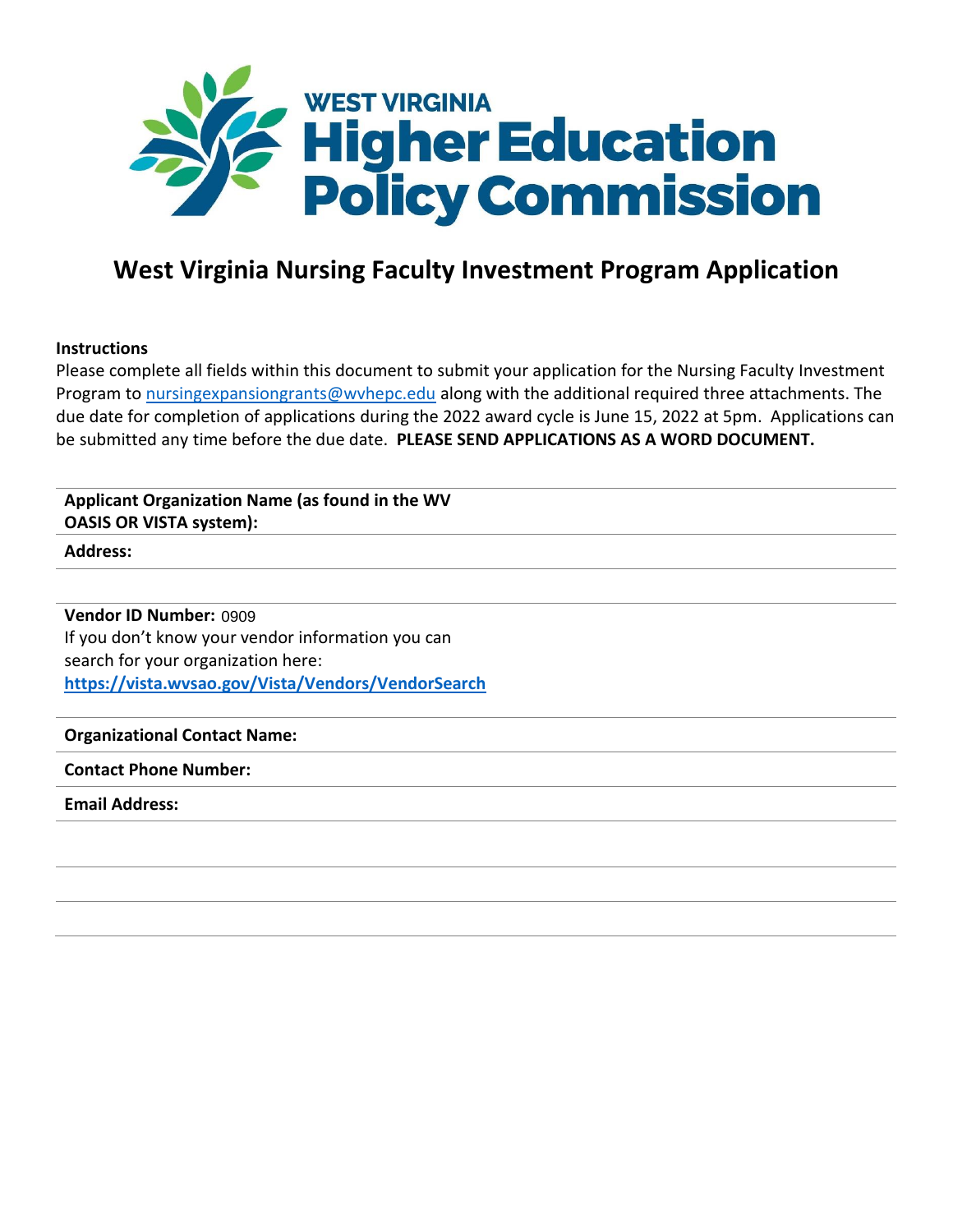## **EXHIBIT A**

## **STATEMENT OF WORK**

Provide a one to two sentence synopsis of the project that can be used to describe the project if funded in social media, *web announcements and press releases.*

*Provide a proposal which includes the following information:*

- *Brief description of the Faculty Investment project*
- *Number of faculty to be impacted by Faculty Investment project*
- *Expected outcome of Faculty Investment project*

*How you will enforce service obligation for faculty who have benefitted from the Faculty Investment Program.*

*Assurance that all funds will be expended by September 30, 2022.*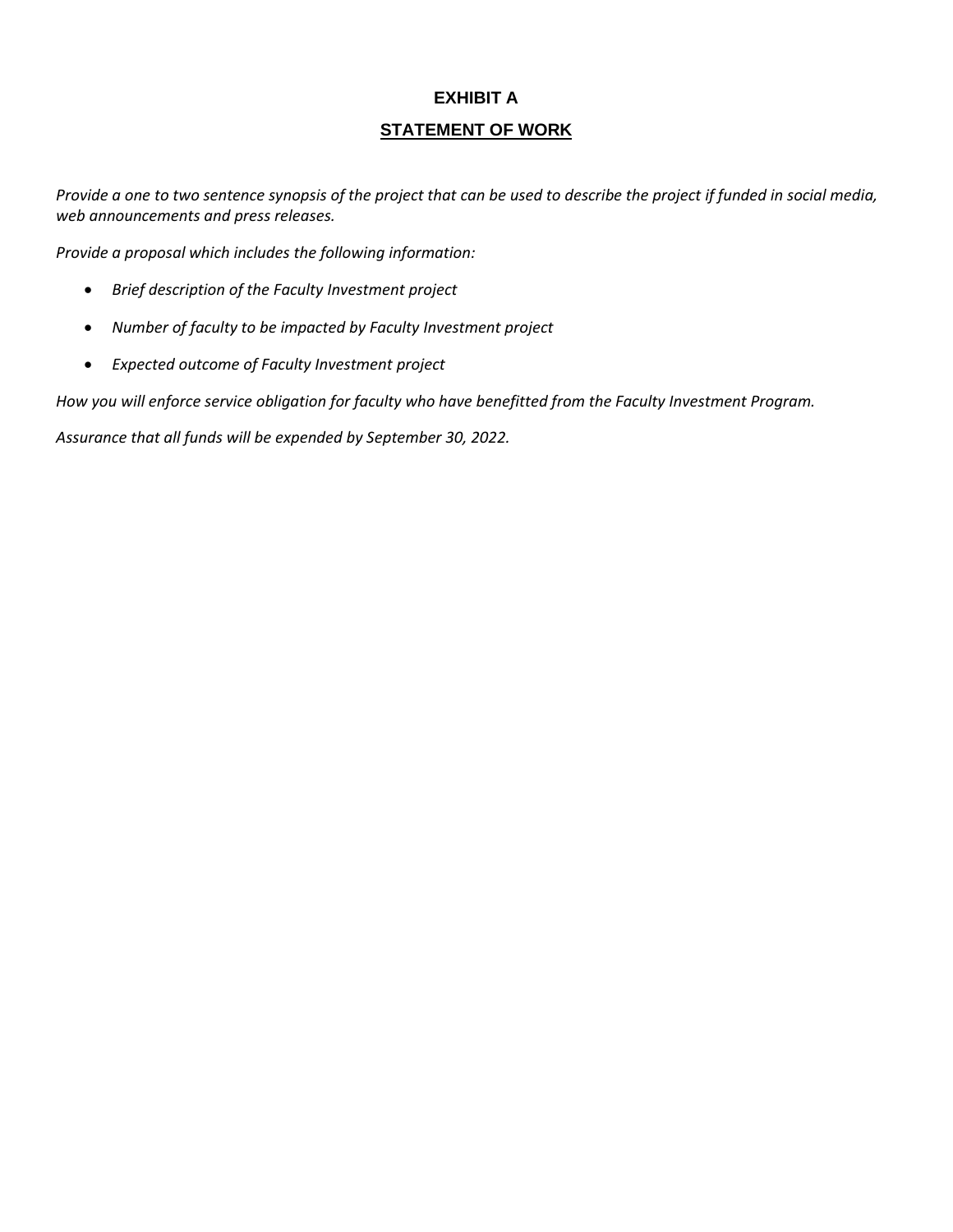# **EXHIBIT B**

# **Budget Detail**

Please enter the project budget amounts in the table below. A detailed description of the expense categories will be *required on subsequent pages.*

| <b>Expense Categories</b>    | <b>Initial</b><br><b>Budget</b> |
|------------------------------|---------------------------------|
| <b>Salaries and Benefits</b> | N/A                             |
| Contractual                  |                                 |
| Hospitality                  |                                 |
| Supplies                     |                                 |
| Rent                         | N/A                             |
| <b>Travel</b>                |                                 |
| Stipends                     | N/A                             |
| Miscellaneous                |                                 |
| <b>Total Budget</b>          |                                 |

Awardee must request prior approval and a change order when:

1) transferring more than 10 percent of the total approved budget between either functional categories or expense categories;

2) a material change in the scope of the project has occurred; or

3) a purchase of equipment with a cost of \$1,000 or more not included in the original budget.